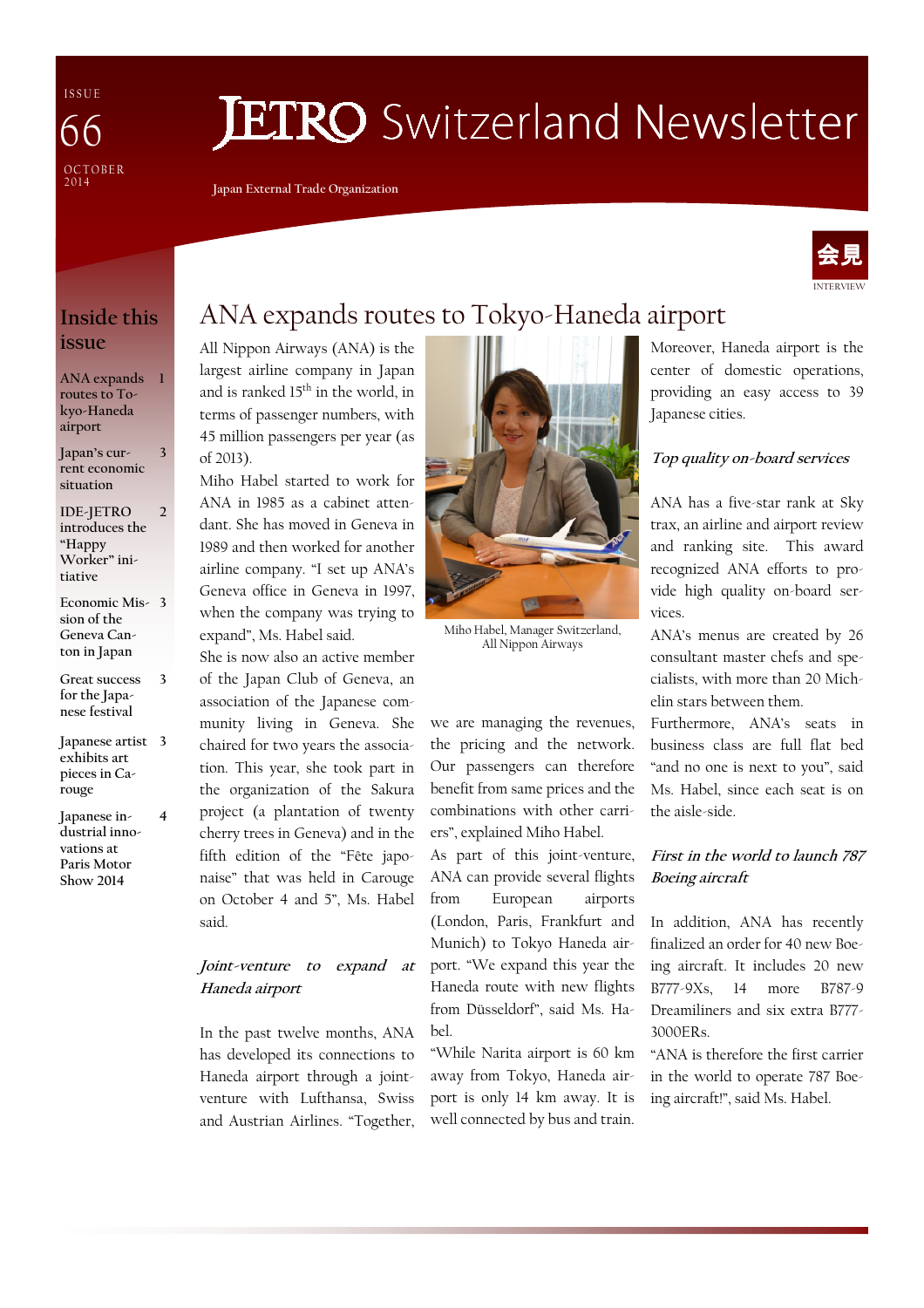#### Japan's current economic situation

According to the Bank of Japan (BoJ), "Japan's economy has continued to recover moderately as a trend, although the subsequent decline in demand following the front-loaded increase prior to the consumption tax hike has been observed" (September 2014 report).

Japanese exports decreased 1.3% in August 2014 from the previous year. Exports were down 0.6% to Asia, 5.1% to North America, but were up 2.5% to Western Europe. Due to the increase of the consumption tax rate from 5% to 8% in April 2014, the domestic consumption has declined. The average of monthly consumption expenditures per household for August 2014 was ¥ 282,124, down 0.9% in nominal terms and down 4.7% in real terms from the previous year. However, according to the BoJ, "the effects of the subsequent decline in demand following the front-loaded increase prior to the consumption tax hike are expected to wane gradually".

In addition, the consumer price index for Japan in August 2014 was 103.6 (2010=100), up 3.3% over the year (see graph). Consumer price index (2010=100)



Statistics Bureau, Ministry of Internal Affairs and Communications

## IDE-JETRO introduces the "Happy Worker" initiative





Presentation by IDE-JETRO at the WTO on October 2, 2014

The Institute of Developing Economies — Japan External Trade Organization (IDE-JETRO) held a meeting at the World Trade Organization (WTO), in Geneva, on October 2, 2014. The discussion was focused on the following topic: "From Bangladesh Garment Factory Tragedy to "Happy Worker" — An Initiative for Balance of Benefits in Globalized Trade".

Dr. Abu Shonchoy, IDE-JETRO Research Fellow, argued that tragedies in Bangladesh factories (for instance, the collapse of the Rana Plaza on April 24, 2013, which caused the death of 1,129 people) have stressed the need to improve working conditions and the welfare of factory workers through the "Happy Worker" initiative".

This initiative discussed by the panelists aims to improve working conditions and the welfare of factory workers. It is a NGO-led certification program to promote consumer-driven regulations in the garment industry. This initiative aims to fill the information gaps between end consumers and manufacturing factories, on one hand, and working conditions and safety standards, on the other hand.

Mr. Masaki Wada, one of the panelists of the session, a distinguished expert from garment industry consultancy commented that this initiative would be well applicable as Corporate Social Responsibility (CSR) strategies of small and medium sized apparel companies which are aiming at starting strengthening their brands as ethically certified hence differentiating them to global brands other than price competition. To this extent, Happy Worker initiative would be applicable not only in Bangladesh but also the other garment products supplier countries such as Cambodia and Vietnam.

IDE-JETRO is a leading center of social-science research on developing regions, associated with JETRO.

**SITUATION** 

動向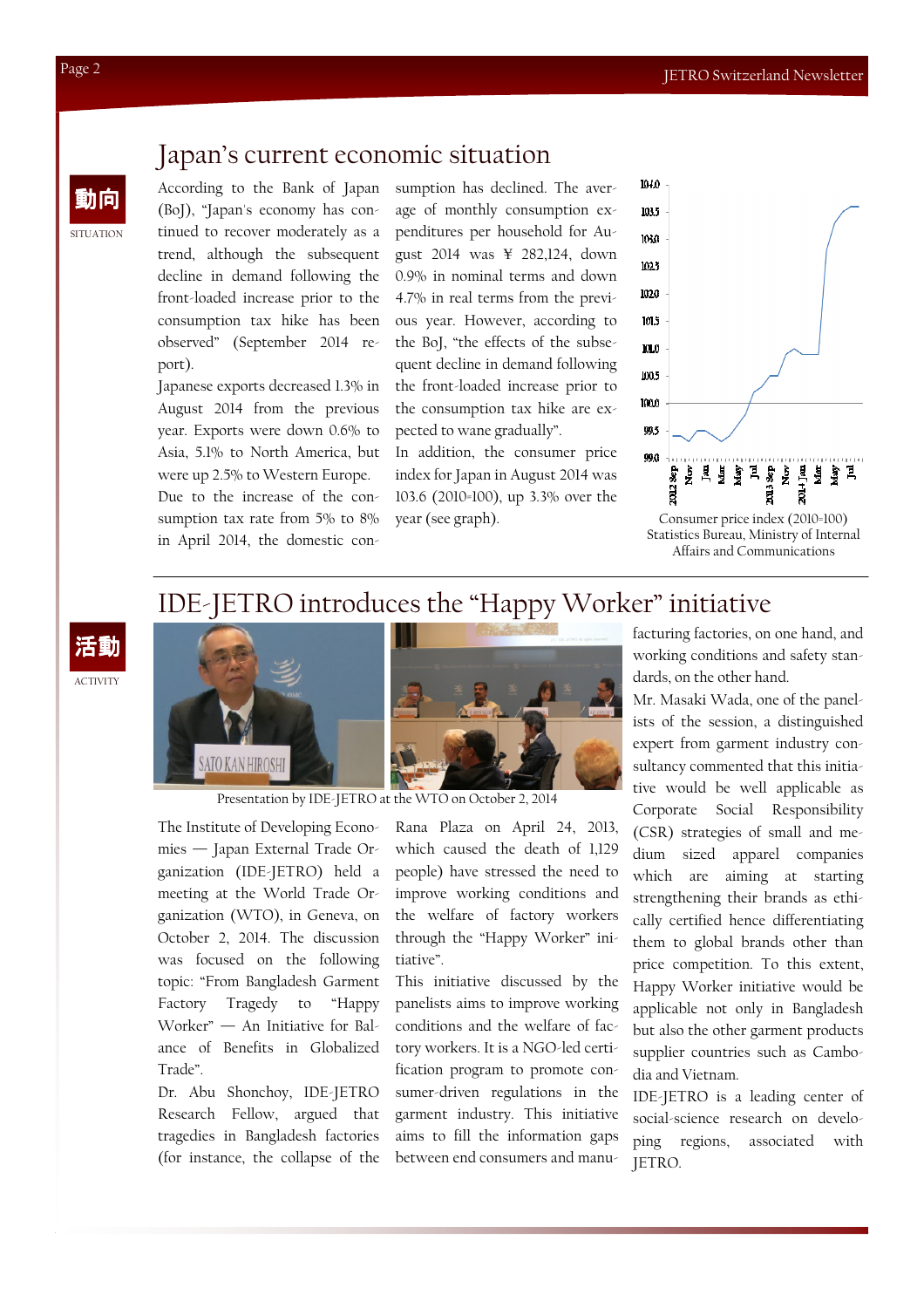## Economic Mission of the Geneva Canton in Japan

The Canton of Geneva will lead an economic mission in Japan from November 24 to 28, 2014.

This Mission is co-organized by the Office for the Promotion of Industries and Technologies (OPI), the

Geneva Chamber of Commerce, Industry and Services (CCIG), the Canton of Geneva and JETRO.

The participants will have the opportunity to evaluate the business potentials of the Kansai region,

including Kyoto, Osaka and Tsu city (Mie prefecture).

The programme and registration form are available on JETRO Switzerland Website: www.jetro.go.jp/switzerland/



# Great success for the Japanese festival



edition of the Japanese festival ("Fête japonaise") in Carouge, Geneva Canton. It took place this year on two days, Saturday 4<sup>th</sup> and Sunday 5<sup>th</sup> October. It was organized by the Japan Club of Geneva  $(ICG).$ 

Visitors could enjoy a variety of



Over 10,000 people visited the fifth  $\;$  Japanese food prepared by several  $\;$   $\;$   $\;$   $\;$  Pictures by Sayaka Matsumoto $\;$ restaurants members of the JCG, such as sushi, yakitori (grilled chicken), udon noodle, okonomiyaki (Japanese pancake), tonkatsu (deep-fried pork cutlet) and pastries.

> They also had the opportunity to learn more about other aspects of





Japanese culture. The festival featured among others a Japanese language lesson, an Ikebana demonstration, several traditional dance shows and a cosplay contest. A second-hand market of Japanese books and items ("marché aux puces") had also a great success.

## Japanese artist exhibits art pieces in Carouge

From October 2 to November 2, the museum of Carouge (Geneva Canton) exhibits the art pieces of the Japanese artist Yatchi. This exhibition is part of the events organized to celebrate the 150<sup>th</sup> anniversary of diplomatic relations between Switzerland and Japan.

Yotchi is a painter and graphic

artist, specialized in acrylic painting, oil painting and watercolor techniques. Born in Tokyo, she graduated from the Women's College of Fine Arts (Joshi Bijutsu Daigaku). She moved to Switzerland in La Tour-de-Peilz (Vaud Canton) in 1977 and now lives in Carouge.



"A demain", Oil painting, 2014, Yatchi Museum of Carouge



CULTURE

文化

行事